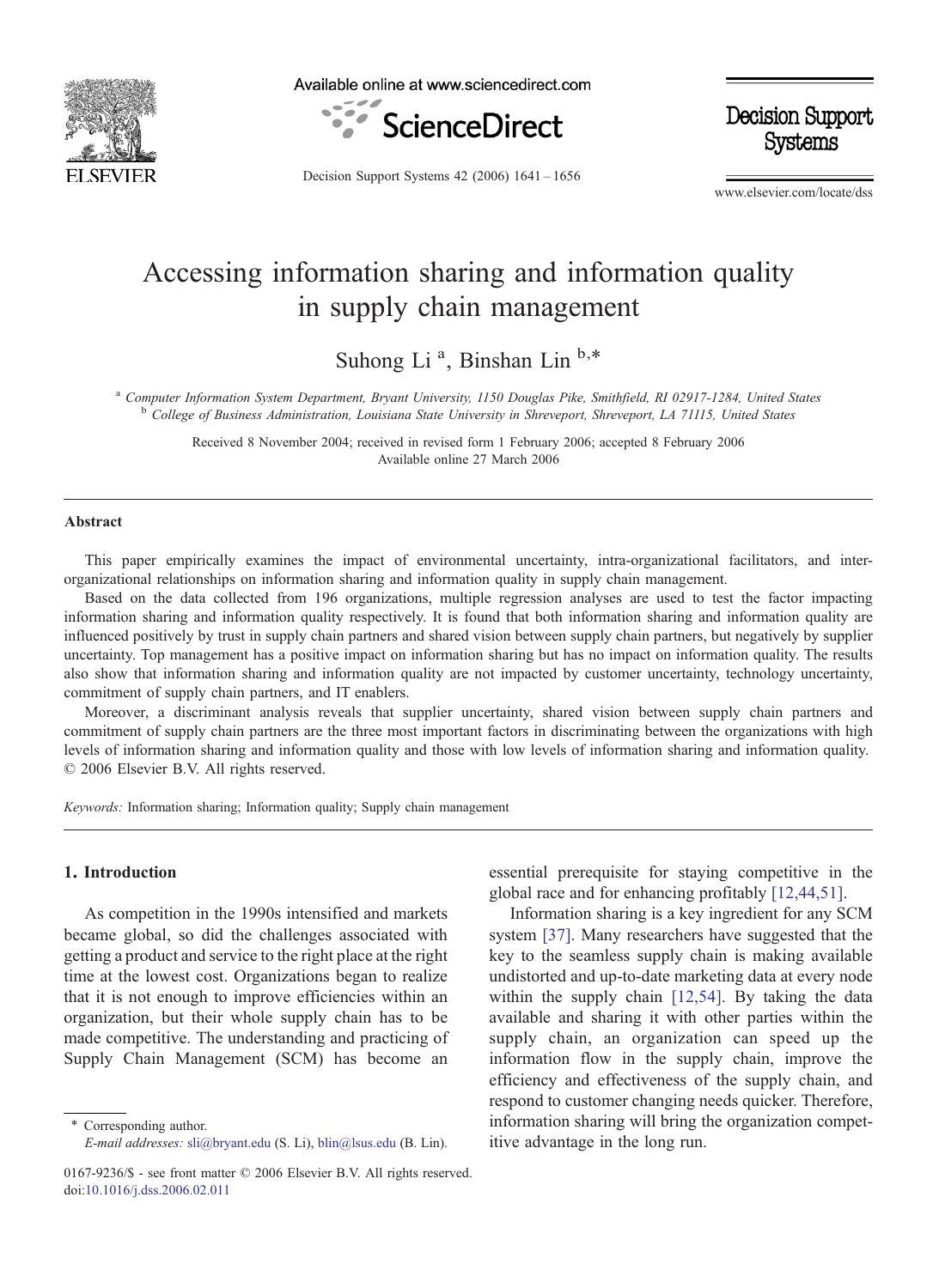The advantage of information sharing in SCM has been intensively discussed [\[10\]](#page--1-0). Information sharing improves coordination between supply chain processes to enable the material flow and reduces inventory costs. Information sharing leads to high levels of supply chain integration [\[24\]](#page--1-0) by enabling organizations to make dependable delivery and introduce products to the market quickly. Quality information sharing contributes positively to customer satisfaction [\[48\]](#page--1-0) and partnership quality [\[30\].](#page--1-0) Information sharing impacts the supply chain performance in terms of both total cost and service level [\[63\]](#page--1-0). According to Lin et al. [\[33\]](#page--1-0), the higher level of information sharing is associated with the lower total cost, the higher order fulfillment rate and the shorter order cycle time.

While information sharing is important, the significance of its impact on the performance of a supply chain depends on what information is shared, when and how it is shared, and with whom [\[13,22\]](#page--1-0). Literature is replete with example of the dysfunctional effects of inaccurate/ delayed information, as information moves along the supply chain [\[35\].](#page--1-0) Divergent interests and opportunistic behavior of supply chain partners, and informational asymmetries across supply chain affect the quality of information [\[17\]](#page--1-0). It has been suggested that organizations will deliberately distort information that can potentially reach not only their competitors, but also their own suppliers and customers [\[35\]](#page--1-0). It appears that there is a built-in reluctance within organizations to give away more than minimal information [\[6\]](#page--1-0) since information disclosure is perceived as a loss of power and companies fear that information may leak to potential rivals.

To facilitate quality information sharing across supply chains, an understanding of the factors influencing information sharing is needed so that a strategy may be developed to overcome the barriers preventing information sharing and encourage seamless information flow in supply chains. Previous studies have addressed the importance of certain factors in information sharing and information quality in SCM but few studies have considered simultaneously the impact of environmental factors, intra-organizational factors, and inter-organizational factors on information sharing and information quality in SCM.

To fill this gap, this paper first identifies a set of factors, including environmental uncertainty (customer uncertainty, supplier uncertainty, and technology uncertainty), intra-organizational facilitators (top management support and IT enablers), inter-organizational relationships (trust in supply chain partners, commitment of supply chain partners, and shared vision

between supply chain partners), that may impact information sharing and information quality in SCM. The rationale to select the above factors are illustrated as follows: past researchers consider environmental uncertainty an important driver for information sharing and information quality and organizations will build strategic partnerships with their trading partners to reduce the risk when the environmental uncertainty is high [\[2,11,28\]](#page--1-0). Within an organization, on one hand, top management is needed in providing vision, guidance, and support for quality information sharing [\[30\].](#page--1-0) On the other hand, the implementation of information technology enables organizations to share information efficiently and securely [\[32,58\].](#page--1-0) Moreover, a good interorganizational relationship based on trust, commitment and shared vision is necessary to encourage information sharing and to overcome the fear of information disclosure and the loss of power over competitor [\[7,46\].](#page--1-0)

Based on the data collected from 196 organizations of various sizes and industries, multiple regression analyses are used to test the factors impacting information sharing and information quality in SCM, followed by a discriminant analysis testing the relative importance of each of eight factors in discriminating between organizations with high levels of information sharing and information quality and those with low levels of information sharing and information quality. It is found that supplier uncertainty and inter-organizational relationships (trust, commitment and shared vision) are most critical factors in determining the level of information sharing and information quality in SCM and in distinguishing organizations with high levels of information sharing and information quality and those with low levels of information sharing and information quality.

### 2. Theoretical framework and hypothesis development

[Fig. 1](#page--1-0) presents a framework displaying the factors impacting information sharing and information quality in SCM and [Table 1](#page--1-0) summarizes the impact of each factor on information sharing and information quality. It should be pointed out that the antecedents of information sharing and information quality identified in this paper can not be considered complete. Other factors, such as firm size, order size, industry type and supply chain structure may impact information sharing and information quality. Though these factors are of great interest, they are not included due to the length of the survey and the concerns regarding the parsimony of this research.